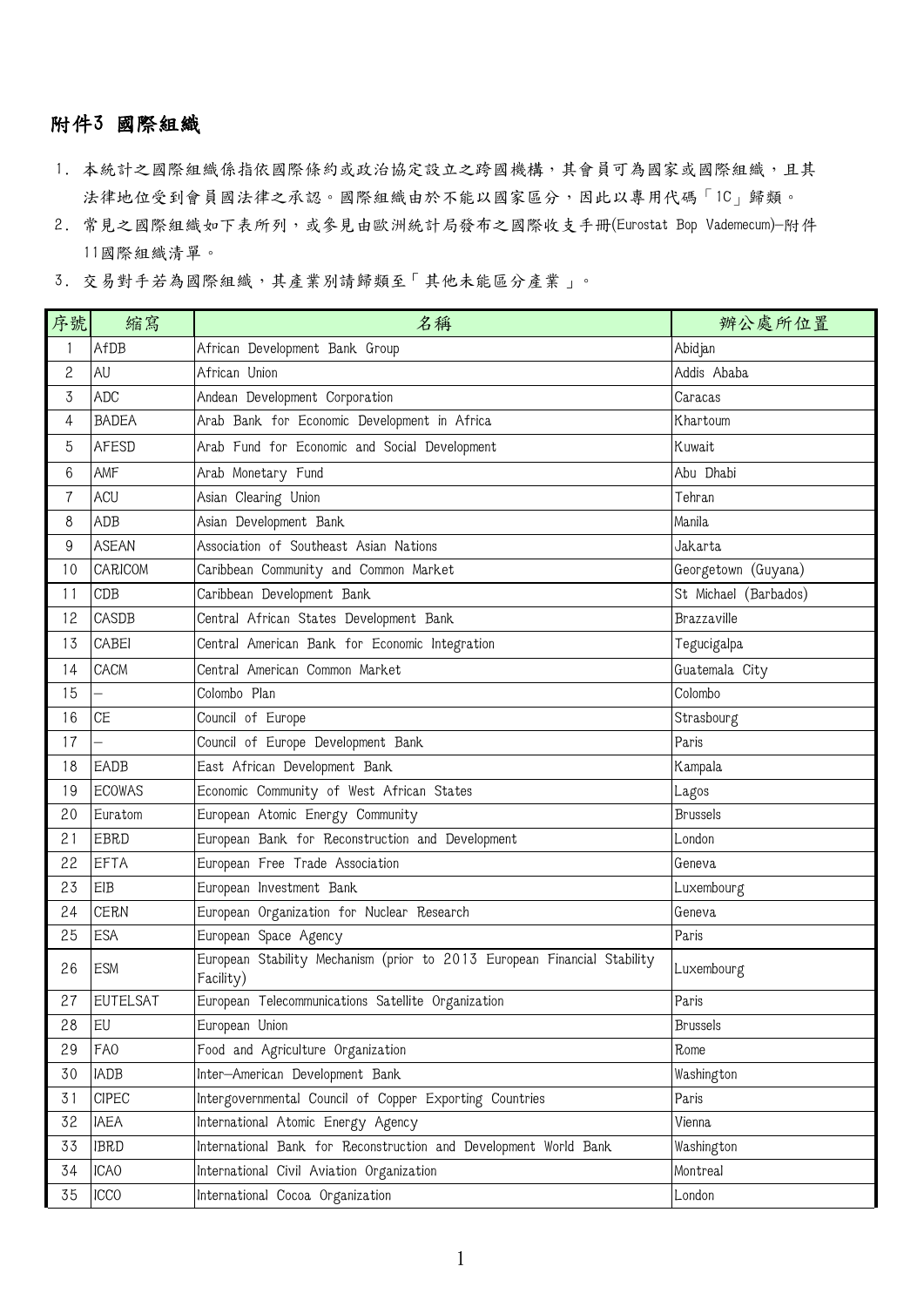| 序號 | 縮寫              | 名稱                                                               | 辦公處所位置                  |
|----|-----------------|------------------------------------------------------------------|-------------------------|
| 36 | ICO             | International Coffee Organization                                | London                  |
| 37 | <b>ICRC</b>     | International Committee of the Red Cross                         | Geneva                  |
| 38 | <b>ICAC</b>     | International Cotton Advisory Committee                          | Washington              |
| 39 | <b>IDA</b>      | International Development Association                            | Washington              |
| 40 | <b>IFC</b>      | International Finance Corporation                                | Washington              |
| 41 | <b>IFAD</b>     | International Fund for Agricultural Development                  | Rome                    |
| 42 | IGC             | International Grains Council                                     | London                  |
| 43 | <b>IJSG</b>     | International Jute Study Group                                   | Dhaka                   |
| 44 | ILO             | International Labour Organization                                | Geneva                  |
| 45 | <b>ILZSG</b>    | International Lead and Zinc Study Group                          | Lisbon                  |
| 46 | <b>IMO</b>      | International Maritime Organization                              | London                  |
| 47 | <b>INMARSAT</b> | International Maritime Satellite Organization                    | London                  |
| 48 | IMF             | International Monetary Fund                                      | Washington              |
| 49 | <b>IOOC</b>     | International Olive Oil Council                                  | Madrid                  |
| 50 | <b>IRSG</b>     | International Rubber Study Group                                 | London                  |
| 51 | IS <sub>0</sub> | International Sugar Organization                                 | London                  |
| 52 | ITU             | International Telecommunication Union                            | Geneva                  |
| 53 | <b>IDB</b>      | Islamic Development Bank                                         | Jeddah                  |
| 54 | <b>ALIDE</b>    | Latin American Association of Development Financing Institutions | Lima                    |
| 55 | <b>SELA</b>     | Latin American Economic System                                   | Caracas                 |
|    |                 |                                                                  |                         |
| 56 | <b>OLADE</b>    | Latin American Energy Organization                               | Quito                   |
| 57 | LAIA            | Latin American Integration Association                           | Montevideo              |
| 58 | LARF            | Latin American Reserve Fund                                      | Bogotá                  |
| 59 | LAS             | League of Arab States                                            | Cairo                   |
| 60 | <b>MIGA</b>     | Multilateral Investment Guarantee Agency                         | Washington              |
| 61 | <b>NIB</b>      | Nordic Investment Bank                                           | Helsinki                |
| 62 | <b>NATO</b>     | North Atlantic Treaty Organisation                               | <b>Brussels</b>         |
| 63 | <b>OECD</b>     | Organisation for Economic Co-operation and Development           | Paris                   |
| 64 | <b>OECS</b>     | Organisation of Eastern Caribbean States                         | Castries (St Lucia)     |
| 65 | 0AS             | Organization of American States                                  | Washington              |
| 66 | <b>OAPEC</b>    | Organization of Arab Petroleum Exporting Countries               | Safat (Kuwait)          |
| 67 | <b>OCAS</b>     | Organization of Central American States                          | San Salvador            |
| 68 | <b>OPEC</b>     | Organization of the Petroleum Exporting Countries                | Vienna                  |
| 69 | <b>OFID</b>     | OPEC Fund for International Development                          | Vienna                  |
| 70 | SAARC           | South Asian Association for Regional Cooperation                 | Kathmandu               |
| 71 | <b>UNICEF</b>   | United Nations Children 's Fund                                  | New York                |
| 72 |                 | United Nations committees, funds and programmes, other           | New York                |
| 73 | <b>UNCTAD</b>   | United Nations Conference on Trade and Development               | Geneva                  |
| 74 | <b>UNESCO</b>   | United Nations Educational, Scientific and Cultural Organization | Paris                   |
| 75 | <b>UPU</b>      | Universal Postal Union                                           | Berne                   |
| 76 | WAEMU           | West African Economic and Monetary Union                         | Ouagadougou             |
| 77 | WAEC            | West African Economic Community                                  | Ouagadougou             |
| 78 | <b>WAMA</b>     | West African Monetary Agency                                     | Freetown (Sierra Leone) |
| 79 | WEU             | Western European Union                                           | <b>Brussels</b>         |
|    |                 |                                                                  |                         |